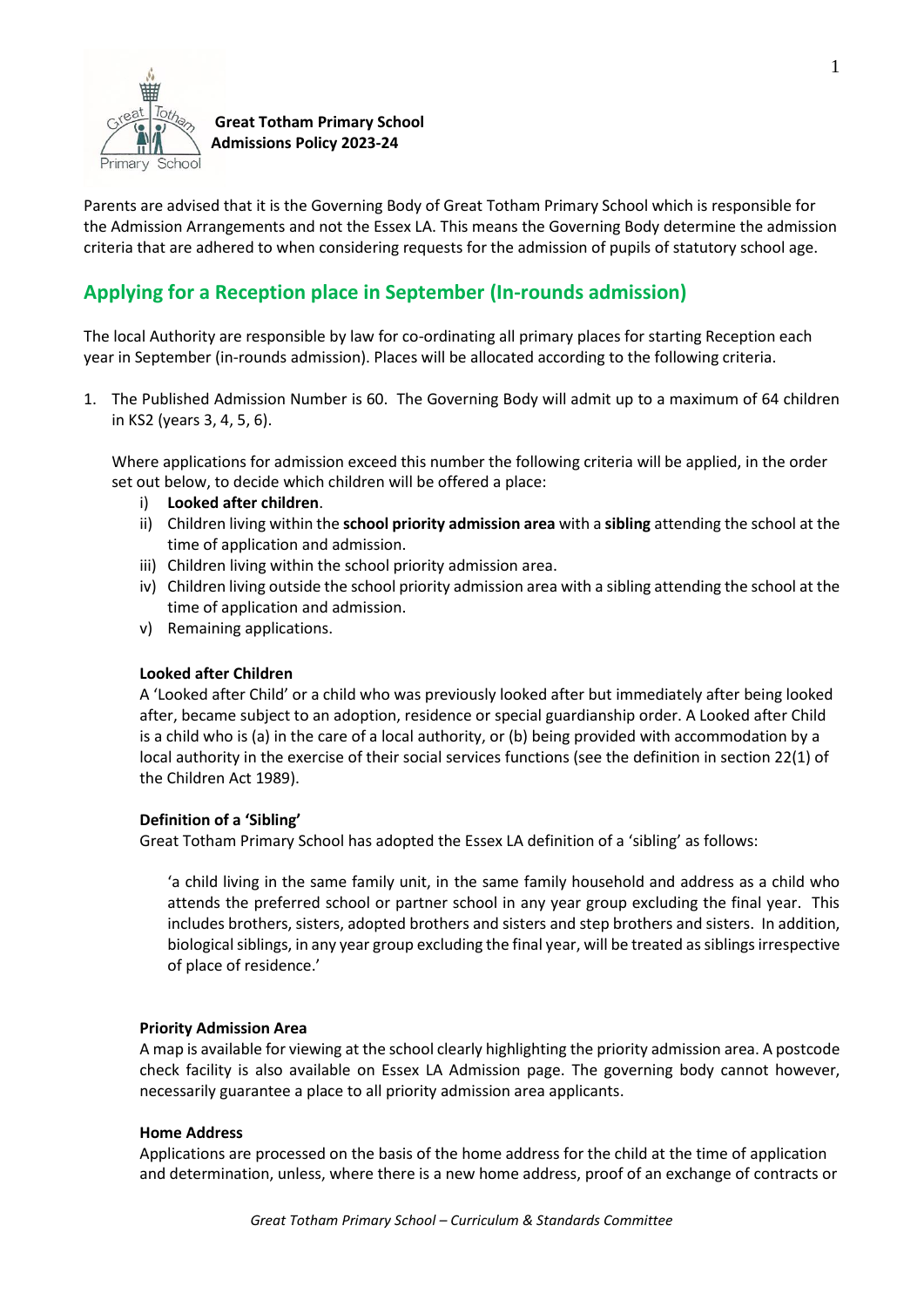copy of a tenancy agreement can be provided by 1st February 2023. The home address is considered to be the address at which the child resides on a permanent basis or is 'ordinarily resident' for the majority of the school week.

#### **SEND**

All children whose statement of special educational needs (SEN) or Education, Health and Care (EHCP) plan that names the school will be admitted regardless of their place in the priority order. All other children with identified SEND remain part of the normal ranking procedures.

#### **Oversubscription**

In the event of oversubscription within any of the admission criteria, priority will be determined by straight line distance, those living closest being accorded highest priority. Straight line distances are calculated by Essex. In the unlikely event of identical distances competing for a single place, the place is offered through the drawing of lots by a Governor of the school.

In the event that the last place is offered to a twin, triplet etc. a decision will be made by the Governing Body about admitting the sibling at the same time (in rounds).

#### **Medical Circumstances**

Exceptional medical circumstances of the child (not special educational needs) may override admission criteria (other than Looked after Children) and would be considered on an individual basis by the Governing Body Admissions Committee. Supporting evidence (including evidence by an appropriate medical professional) must be submitted directly to the school when the application is made, stating clearly why the school is best placed to meet the child's medical needs.

2. All Reception Year children, (other than those moving into the school priority admission area during the course of the academic year), who have been offered and have accepted a place at Great Totham Primary School, will be admitted during the Autumn Term.

Parents can request that the date their child is admitted to the school is deferred until later in the school year or until the child reaches compulsory school age in the school year. Where entry is deferred, the school will hold the place for that child and not offer it to another child. Parents would not however be able to defer entry beyond the beginning of the term after the child's fifth birthday, nor beyond the academic year for which the original application was accepted.

Parents can also request that their child attends part-time until the child reaches compulsory school age. For parents opting to take up a part time place this would be mornings only.

Where parents choose to defer entry, the school may reasonably expect that the child would start at the beginning of a new school term/half term.

Where a parent of a 'summer-born' child (11 April – 31 August) wishes their child to start school in the autumn term following their fifth birthday, they will need to apply for a place at the correct time for the normal admission round for the following academic year. Supporting evidence from relevant professionals working with the child and family stating why the child must be placed outside their normal age appropriate cohort must be submitted. The Governing Body will decide whether the application for a Reception place will be accepted or whether it will be treated as an application for a Year 1 place, the child's normal age appropriate cohort. If the application for a Reception place is not accepted this does not constitute a refusal of the place and there is no right to an independent statutory appeal.